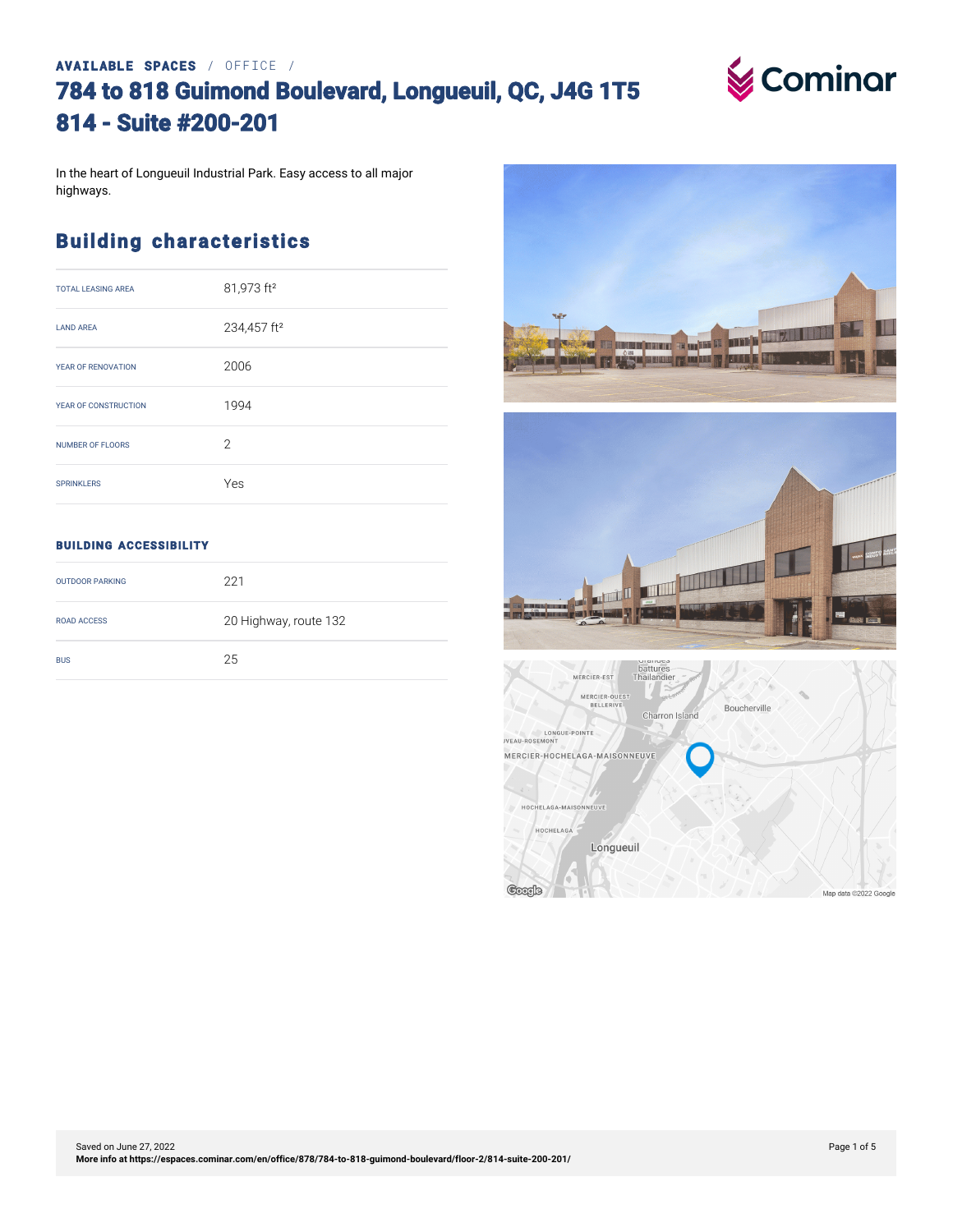## **AVAILABLE SPACES** / OFFICE / **784 to 818 Guimond Boulevard, Longueuil, QC, J4G 1T5 814 - Suite #200-201**

# **Space characteristics**

| <b>AVAILABLE LEASING AREA</b> | 2,732 ft <sup>2</sup>   |
|-------------------------------|-------------------------|
| <b>AVAILABILITY</b>           | Immediate               |
| <b>NUMBER OF FLOORS</b>       | 1                       |
| <b>FLOOR AREA</b>             | $6,429$ ft <sup>2</sup> |
| <b>ENERGY</b>                 | Included                |





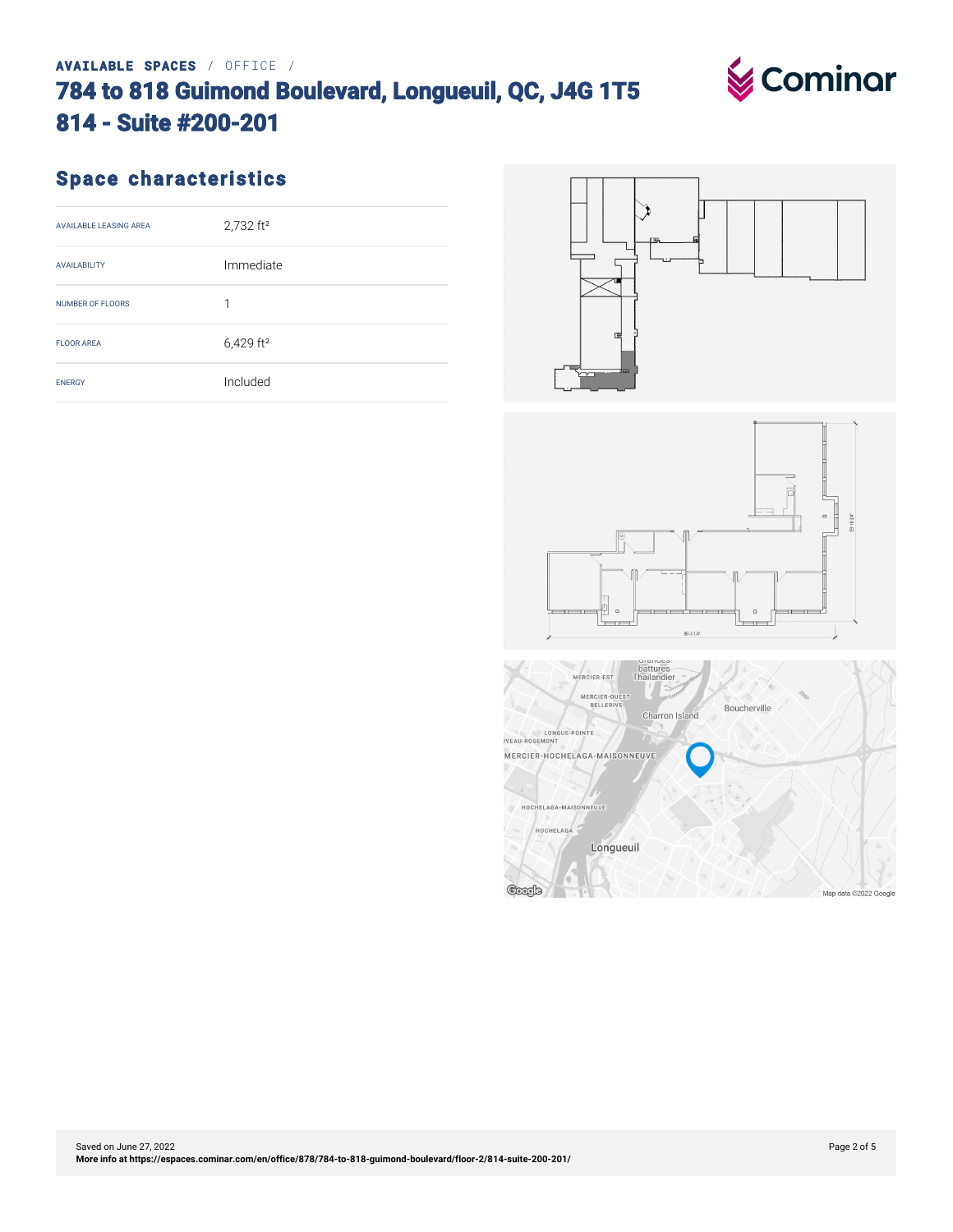**784 to 818 Guimond Boulevard, Longueuil, QC, J4G 1T5 814 - Suite #200-201**





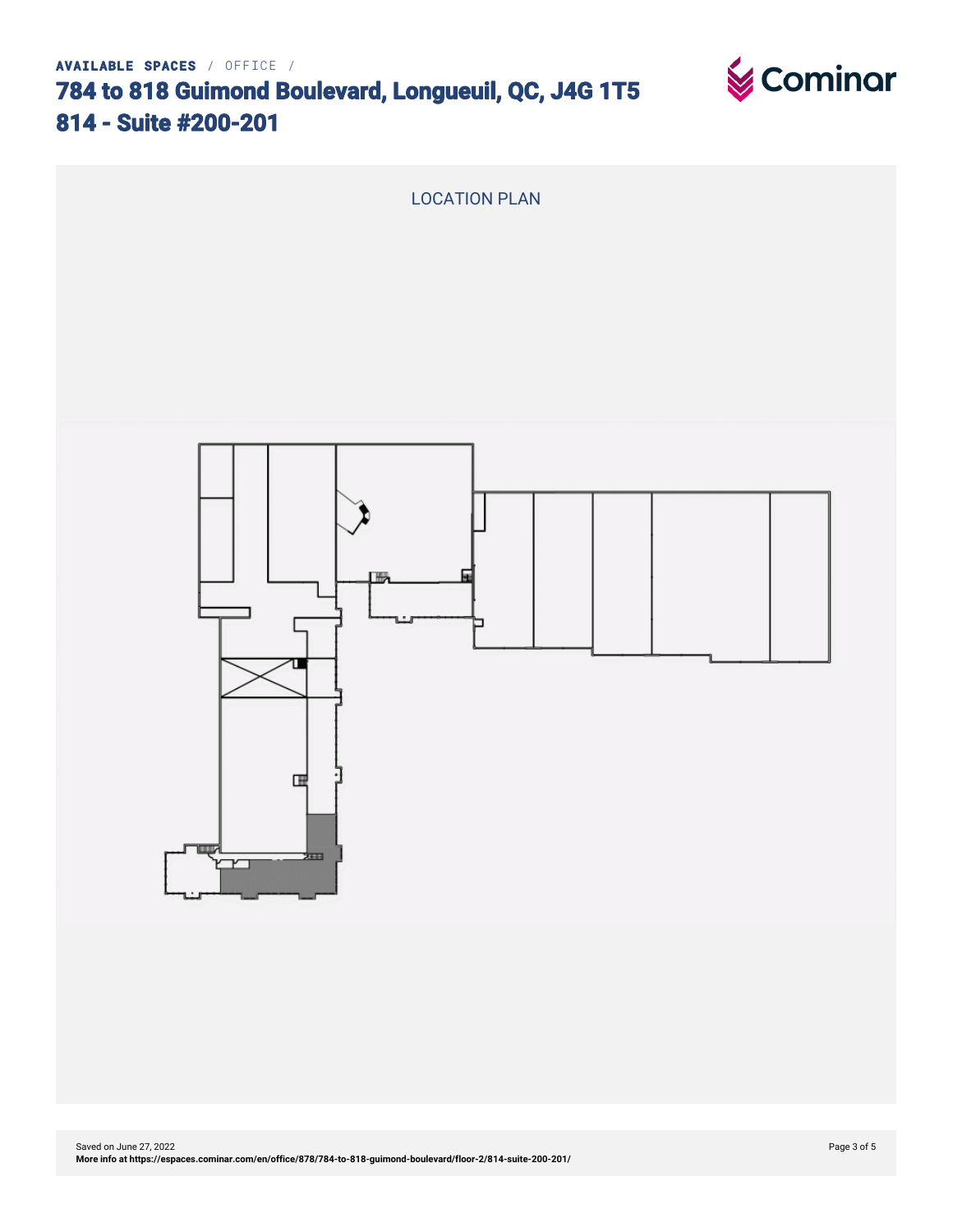